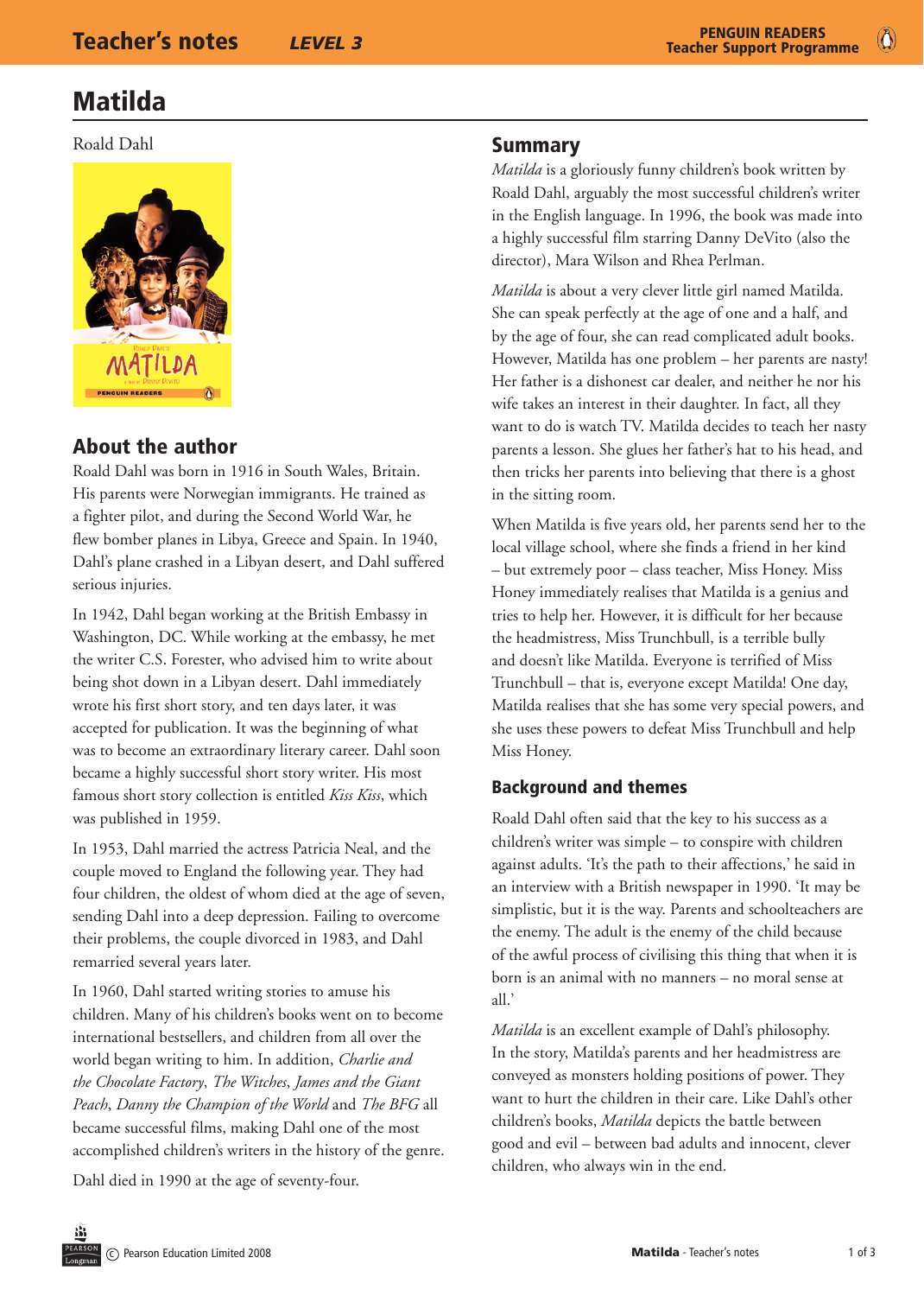# Matilda

Dahl's stories are very funny, which makes children love them even more. The evil adults are outrageously bad, and Dahl satirises real life in a way that children recognise and find highly amusing. Normal behaviour is turned upside down. For instance, in the real world, parents often complain that their children spend too much time watching TV. However, Matilda's father insists that she spend *more* time watching TV. In addition, elements of Dahl's stories are exaggerated. For example, Miss Honey is so poor that her tiny sitting room contains no real furniture – only three wooden boxes. Miss Trunchbull has stolen Miss Honey's house and forced her to work for one pound a week. Children recognise the humour, absurdity and injustice of the situation, and because they live constantly under the authority of other people, they tend to respond deeply to any kind of injustice. It is this injustice that Dahl plays on in his stories.

Dahl's stories also echo children's deepest fantasies. Impossible things happen in ordinary situations. For example, Miss Trunchbull picks a child up by her hair in the playground, whirls her above her head and throws her into a field. Then the five-year-old Matilda suddenly acquires magical powers that enable her to defeat the terrifying headmistress and rescue Miss Honey from her poverty. The child has become a powerful hero.

A child's world is a magical place – it has yet to be limited by reality. In Dahl's stories, children overcome the limits of their world, defeat wicked monsters and rescue innocent victims. Dahl originally wrote his stories for his own children, and they certainly made an impression on them. 'The most important quality about my father was his ability to make everything seem like an adventure,' writes his daughter Ophelia.

## Discussion activities

### Chapters 1–3 Before reading

- **1 Discuss:** Ask students if they have ever seen the film version of *Matilda*. *Did you like the film? Why or why not? Do you remember any of the characters in the story?* List the characters the students mention on the board, and then ask them to find pictures of the characters in the book.
- **2 Pair work:** Photocopy the pictures throughout the book – make enough copies so that each pair of students has a copy of every picture in the book. Cut off the captions at the bottom of the pages and then give the pictures and the captions to the pairs. Get them to match the pictures with the captions.

**3 Discuss:** Divide the class into two groups – one made up of students who have seen the film *Matilda* and one made up of students who haven't seen the film. Then get them to look at the picture on the cover of the book and discuss the following questions: *Which person do you think is Matilda? Why do you think this? Who do you think the other people are? Why do you think this? What does each person look like? What kind of clothes is each person wearing? Which people do you think are good? Why do you think this? Which people do you think are bad? Why do you think this?*

### After reading

- Pair work: Put students into pairs and get them to rename Chapters 1 to 3. They should choose a suitable word, phrase or sentence from each chapter. When they have finished, they should stand up in front of the class and explain why they chose each of the words, phrases or sentences.
- **5 Write:** *Would you like to have the Wormwoods for parents? Why or why not?* Get students to write a sentence to answer these questions.
- **6 Pair work:** Put students into pairs and get them to describe Matilda from the point of view of a) Mr Wormwood and b) Mrs Phelps. Then get them to describe Mr Wormwood from the point of view of a) Matilda and b) Mrs Wormwood. When they have finished, some of the pairs should describe the characters in front of the class.

### Chapters 4–6 Before reading

- **7 Pair work:** *Would you like to have Matilda for a sister? Why or why not?* Get students to work in pairs and discuss these questions.
- **8 Guess:** Ask students to predict what will happen to Matilda in Chapters 4, 5 and 6. *Will her parents be nice or nasty to her? Will she play more tricks on them? Will she be happy or sad?*

### After reading

- **9 Check:** Review students' predictions about what would happen to Matilda in Chapters 4, 5 and 6. Check if their predictions were right or wrong.
- **10 Pair work:** *Who do you think is worse Mr Wormwood or Miss Trunchbull? Why do you think this?* Get students to work in pairs and discuss these questions.
- **11 Discuss:** *Have you ever had a teacher like Miss Honey? What was she like? Do you think there really are teachers like Miss Trunchbull in the world? Do you think there really are parents like the Wormwoods in the world?* Get students to work in small groups and discuss these questions.